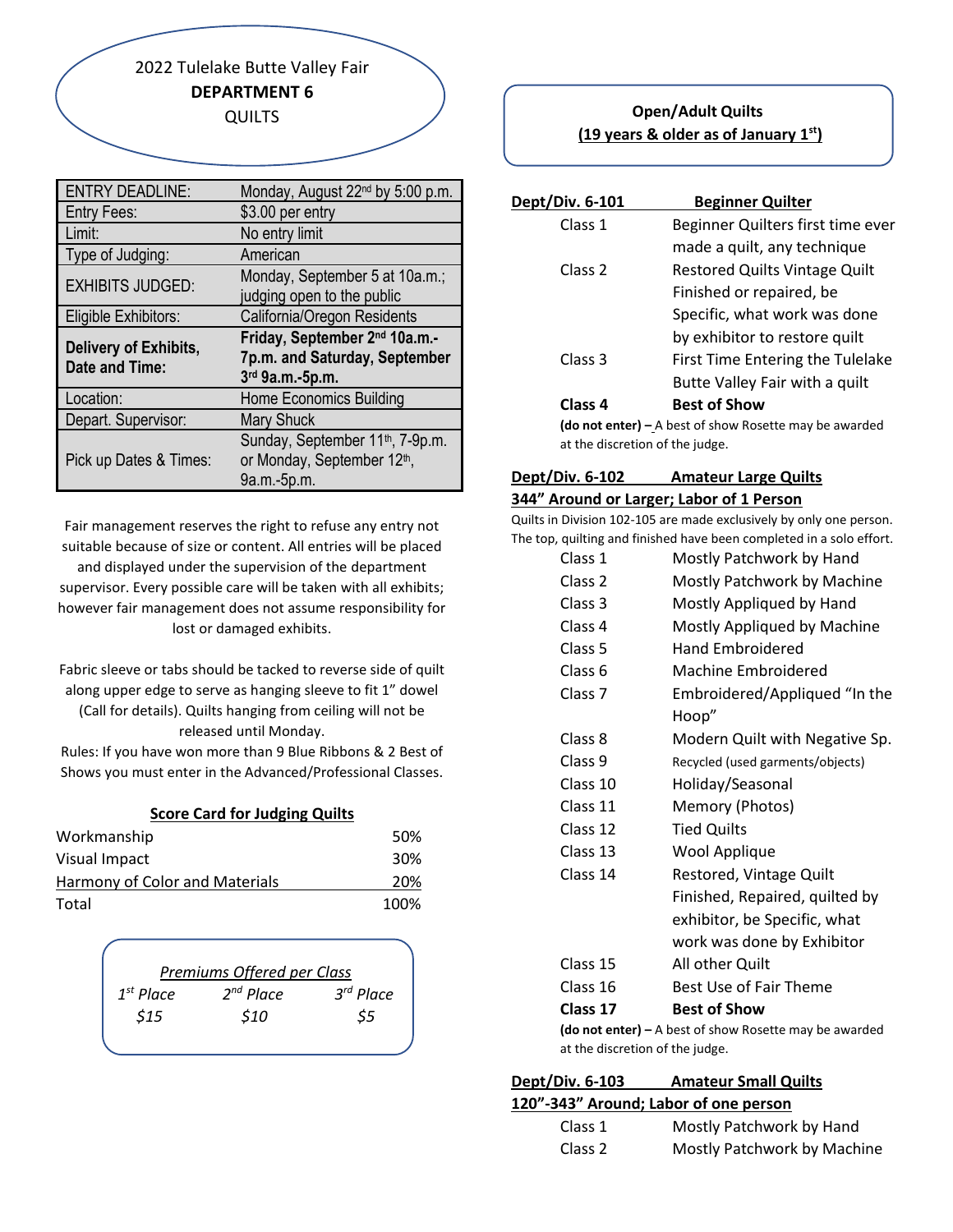| Class <sub>3</sub>                                                   | Mostly Appliqued by Hand       |  |
|----------------------------------------------------------------------|--------------------------------|--|
| Class 4                                                              | Mostly Appliqued by Machine    |  |
| Class 5                                                              | <b>Hand Embroidered</b>        |  |
| Class <sub>6</sub>                                                   | Machine Embroidered            |  |
| Class <sub>7</sub>                                                   | Embroidered/Appliqued "In the  |  |
|                                                                      | Hoop"                          |  |
| Class 8                                                              | Modern Quilt with Negative Sp. |  |
| Class 9                                                              | Recycled (used                 |  |
|                                                                      | garments/objects)              |  |
| Class 10                                                             | Holiday/Seasonal               |  |
| Class 11                                                             | Memory (Photos)                |  |
| Class 12                                                             | <b>Tied Quilts</b>             |  |
| Class 13                                                             | Wool Applique                  |  |
| Class 14                                                             | Restored, Vintage Quilt        |  |
|                                                                      | Finished, Repaired, quilted by |  |
|                                                                      | exhibitor, be specific, what   |  |
|                                                                      | work was done by exhibitor to  |  |
|                                                                      | restore quilt                  |  |
| Class 15                                                             | All other Quilt                |  |
| Class 16                                                             | Best Use of Fair Theme         |  |
| Class 17                                                             | <b>Best of Show</b>            |  |
| $(d\rho$ not enter $l - \Lambda$ hest of show Rosette may be awarded |                                |  |

**lo not enter) –** A best of show Rosette may be awarded at the discretion of the judge.

#### **Dept/Div. 6-104 Amateur Miniature Quilts 119" Around or Less; Labor of one person**

| Class <sub>7</sub> | <b>Best of Show</b>         |
|--------------------|-----------------------------|
| Class <sub>6</sub> | Wool Applique Quilt         |
| Class <sub>5</sub> | Mostly Appliqued by Machine |
| Class 4            | Mostly Appliqued by Hand    |
| Class 3            | Mostly Patchwork by Machine |
| Class 2            | Mostly Patchwork by Hand    |
| Class 1            | Art/Landscape Quilt         |
|                    |                             |

**(do not enter) –** A best of show Rosette may be awarded at the discretion of the judge.

| Dept/Div. 6-105 | <b>Amateur Quilted Placemats,</b>           |
|-----------------|---------------------------------------------|
|                 | Runners, Table Toppers; Labor of one person |

| Class <sub>7</sub> | <b>Best of Show</b>          |
|--------------------|------------------------------|
| Class 6            | hoop<br>Wool Applique Quilt  |
| Class 5            | Embroidered/Appliqued in the |
| Class 4            | <b>Hand Embroidered</b>      |
| Class 3            | Holiday                      |
| Class <sub>2</sub> | Applique                     |
| Class 1            | Patchwork                    |
|                    |                              |

**(do not enter) –** A best of show Rosette may be awarded at the discretion of the judge.

# **Dept/Div. 6-106 Amateur Large Quilts 344"**

### **around or larger; labor of 2 or more people**

Quilts in divisions 106-109 are made by two or more people. One Individual has created the top of the quilt, the quilting has been done by another person.

| Mostly Patchwork by Hand               |
|----------------------------------------|
| Mostly Patchwork by Machine            |
| Mostly Appliqued by Hand               |
|                                        |
| Mostly Appliqued by Machine            |
| <b>Hand Embroidered</b>                |
| <b>Machine Embroidered</b>             |
| Embroidered/Appliqued "In the<br>Hoop" |
| Modern Quilt with Negative Sp.         |
| Recycled (used garments/objects)       |
| Holiday/Seasonal                       |
| Memory (Photos)                        |
| <b>Tied Quilts</b>                     |
| Wool Applique                          |
| Restored, Vintage Quilt                |
| Finished, Repaired, quilted by         |
| exhibitor, be specific, what           |
| work was done by exhibitor to          |
| restore quilt                          |
| All other Quilt                        |
| Best Use of Fair Theme                 |
| <b>Best of Show</b>                    |
|                                        |

**(do not enter) –** A best of show Rosette may be awarded at the discretion of the judge.

# **Dept/Div. 6-107 Amateur Small Quilts**

## **120"-343" around; labor of 2 people or more**

| Class 1            | Mostly Patchwork by Hand         |
|--------------------|----------------------------------|
| Class 2            | Mostly Patchwork by Machine      |
| Class 3            | Mostly Appliqued by Hand         |
| Class 4            | Mostly Appliqued by Machine      |
| Class 5            | <b>Hand Embroidered</b>          |
| Class 6            | Machine Embroidered              |
| Class <sub>7</sub> | Embroidered/Appliqued "In the    |
|                    | Hoop"                            |
| Class 8            | Modern Quilt with Negative Sp.   |
| Class 9            | Recycled (used garments/objects) |
| Class 10           | Holiday/Seasonal                 |
| Class 11           | Memory (Photos)                  |
| Class 12           | <b>Tied Quilts</b>               |
| Class 13           | Wool Applique                    |
| Class 14           | Restored, Vintage Quilt          |
|                    | Finished, Repaired, quilted by   |
|                    | exhibitor, be specific, what     |
|                    | work was done by exhibitor to    |
|                    | restore quilt                    |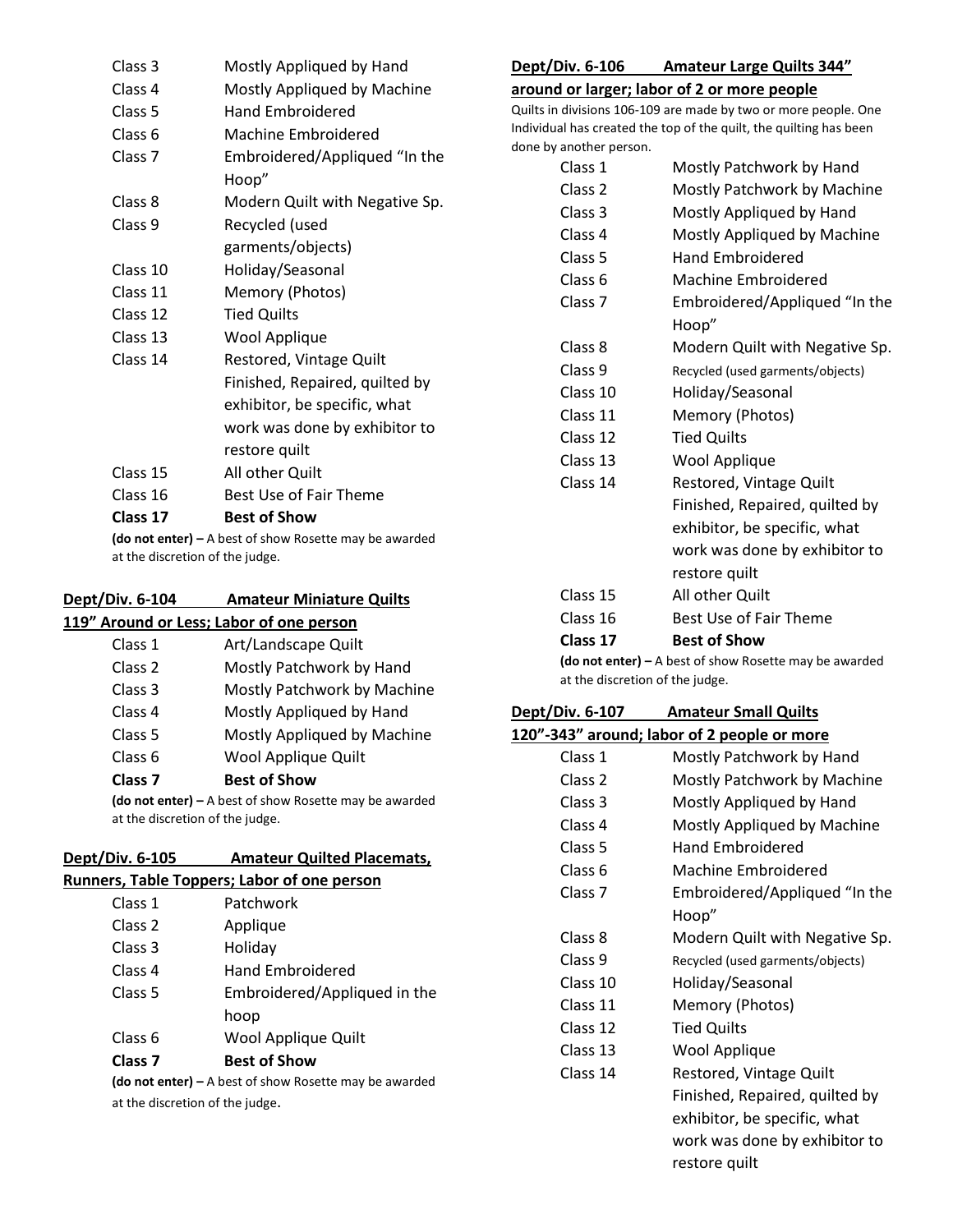Class 15 All other Quilt

Class 16 Best Use of Fair Theme

#### **Class 17 Best of Show**

**(do not enter) –** A best of show Rosette may be awarded at the discretion of the judge.

# **Dept/Div. 6-108 Amateur Miniature Quilts**

## **119" Around or Less; Labor of 2 or more people**

| Class <sub>7</sub> | <b>Best of Show</b>         |
|--------------------|-----------------------------|
| Class 6            | Wool Applique Quilt         |
| Class <sub>5</sub> | Mostly Appliqued by Machine |
| Class 4            | Mostly Appliqued by Hand    |
| Class 3            | Mostly Patchwork by Machine |
| Class 2            | Mostly Patchwork by Hand    |
| Class 1            | Art/Landscape Quilt         |

**(do not enter) –** A best of show Rosette may be awarded at the discretion of the judge

#### **Dept/Div. 6-109 Amateur Quilted Placemats,**

### **Runners, Table Toppers; labor of 2 or more people**

| Class 1                                                  | Patchwork                         |
|----------------------------------------------------------|-----------------------------------|
| Class 2                                                  | Applique                          |
| Class 3                                                  | Holiday                           |
| Class 4                                                  | <b>Hand Embroidered</b>           |
| Class 5                                                  | Embroidered/Appliqued in the hoop |
| Class 6                                                  | Wool Applique Quilt               |
| Class <sub>7</sub>                                       | <b>Best of Show</b>               |
| (do not enter) $-$ A best of show Rosette may be awarded |                                   |
| at the discretion of the judge.                          |                                   |

# **Dept/Div. 6-110 Advanced/Professional Large Quilts**

#### **344" around or larger**

Divisions 110-113 are for advanced quilters who receive money for their work.

| Class 1            | Mostly Patchwork by Hand       |
|--------------------|--------------------------------|
| Class <sub>2</sub> | Mostly Patchwork by Machine    |
| Class 3            | Mostly Appliqued by Hand       |
| Class 4            | Mostly Appliqued by Machine    |
| Class 5            | <b>Hand Embroidered</b>        |
| Class 6            | Machine Embroidered            |
| Class <sub>7</sub> | Embroidered/Appliqued "In the  |
|                    | Hoop"                          |
| Class 8            | Modern Quilt with Negative Sp. |
| Class 9            | Recycled (used                 |
|                    | garments/objects)              |
| Class 10           | Holiday/Seasonal               |
| Class 11           | Memory (Photos)                |
| Class 12           | <b>Tied Quilts</b>             |
| Class 13           | Wool Applique                  |
| Class 14           | Restored, Vintage Quilt        |
|                    | Finished, Repaired, quilted by |
|                    | exhibitor, be specific, what   |

work was done by exhibitor to restore quilt

- Class 15 Any other Quilt
- Class 16 Best Use of Fair Theme

#### **Class 17 Best of Show**

**(do not enter) –** A best of show Rosette may be awarded at the discretion of the judge

## **Dept/Div. 6-111 Advanced/Professional Small Quilts**

| Mostly Patchwork by Hand       |
|--------------------------------|
| Mostly Patchwork by Machine    |
| Mostly Appliqued by Hand       |
| Mostly Appliqued by Machine    |
| <b>Hand Embroidered</b>        |
| Machine Embroidered            |
| Embroidered/Appliqued "In the  |
| Hoop"                          |
| Modern Quilt with Negative Sp. |
| Recycled (used                 |
| garments/objects)              |
| Holiday/Seasonal               |
| Memory (Photos)                |
| <b>Tied Quilts</b>             |
| Wool Applique                  |
| Restored, Vintage Quilt        |
| Finished, Repaired, quilted by |
| exhibitor, be specific, what   |
| work was done by exhibitor to  |
| restore quilt                  |
| All other Quilt                |
| Best Use of Fair Theme         |
| <b>Best of Show</b>            |
|                                |

**(do not enter) –** A best of show Rosette may be awarded at the discretion of the judge.

#### **Dept/Div. 6-112 Advanced/Professional Miniature Quilts 119" Around or less**

| Class 1                                                      | Art/Landscape Quilt         |
|--------------------------------------------------------------|-----------------------------|
| Class <sub>2</sub>                                           | Mostly Patchwork by Hand    |
| Class <sub>3</sub>                                           | Mostly Patchwork by Machine |
| Class 4                                                      | Mostly Appliqued by Hand    |
| Class 5                                                      | Mostly Appliqued by Machine |
| Class 6                                                      | Wool Applique Quilt         |
| Class <sub>7</sub>                                           | <b>Best of Show</b>         |
| $($ do not enter $)$ – A hest of show Rosette may be awarded |                             |

 **(do not enter)** – A best of show Rosette may be awarded at the discretion of the judge